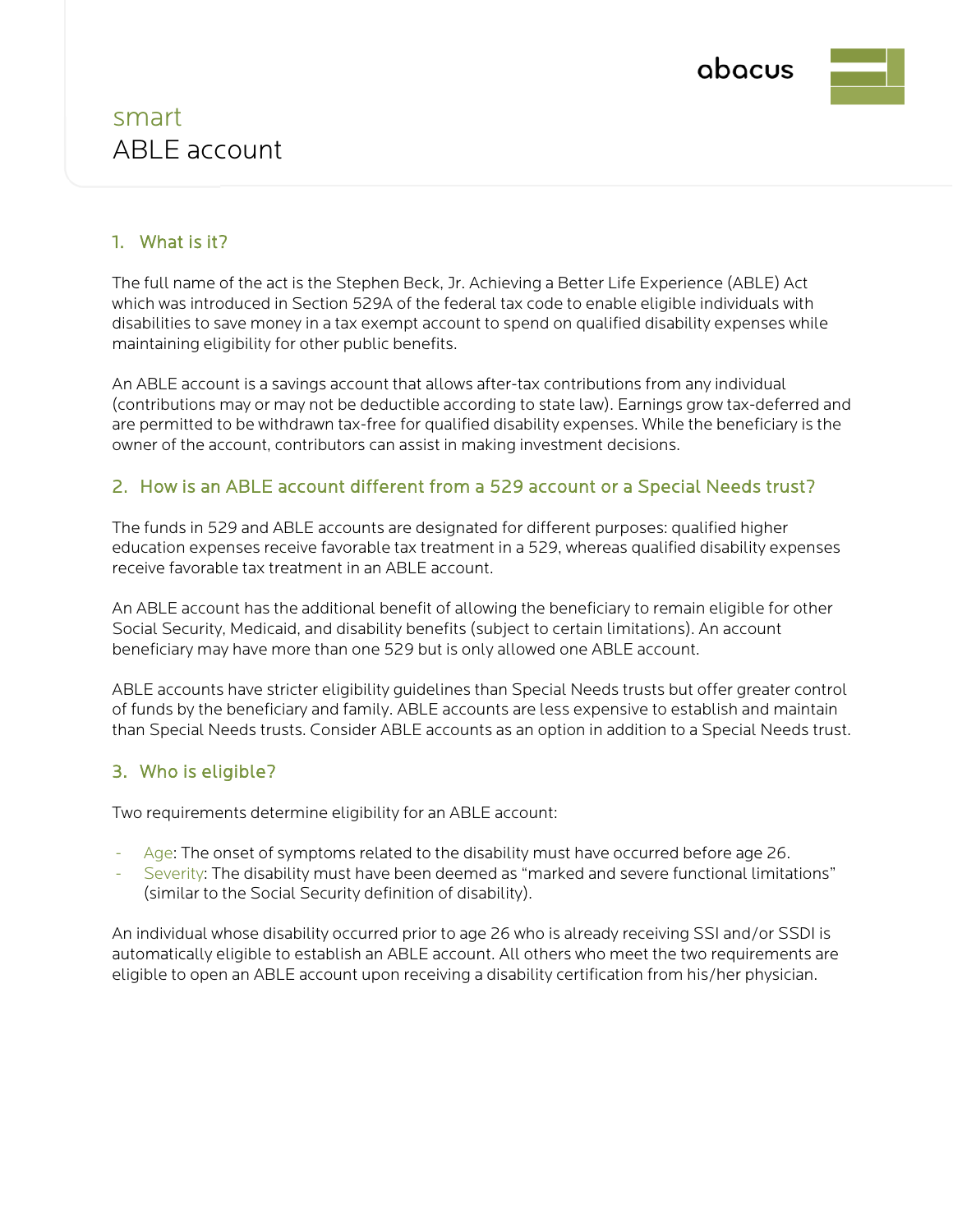

## smart ABLE account

#### 4. What is a disability certification?

Depending upon the state's ABLE program, a disability certification may vary from a form to a letter from the physician clarifying information regarding the disability.

A disabled individual will need to certify that he/she obtained this certification prior to opening the ABLE account. Recent U.S. Treasury guidelines have stated this disability certification may be held privately and only submitted upon request.

#### 5. What can the funds in an ABLE be used for?

ABLE account balances can be withdrawn tax-free for Qualified Disability Expenses. Beneficiaries must maintain documentation of expenses.

Qualified disability benefits include:

- Health
- **Education**
- **Transportation**
- Housing
- Legal fees
- Financial management
- Funeral and burial
- Employment training and support
- Assistive technology and personal support services
- Oversight and monitoring
- Other expenses approved by the Treasury Regulations

Note: Any unqualfied account distributions will be taxed.

#### 6. How will a beneficiary be able to access his/her ABLE account funds?

Beneficiaries will likely have the following options:

- Using a debit card
- Setting up direct pay to providers
- Transferring ABLE funds into another bank account

#### 7. Are there contribution limits to an ABLE account?

Each individual participating may contribute up to the annual federal gift tax exclusion (\$14,000 in 2016), which will be adjusted annually for inflation. The total amount of contributions allowed to the ABLE account is equal to the maximum contribution amount for regular 529 accounts (typically \$350,000).